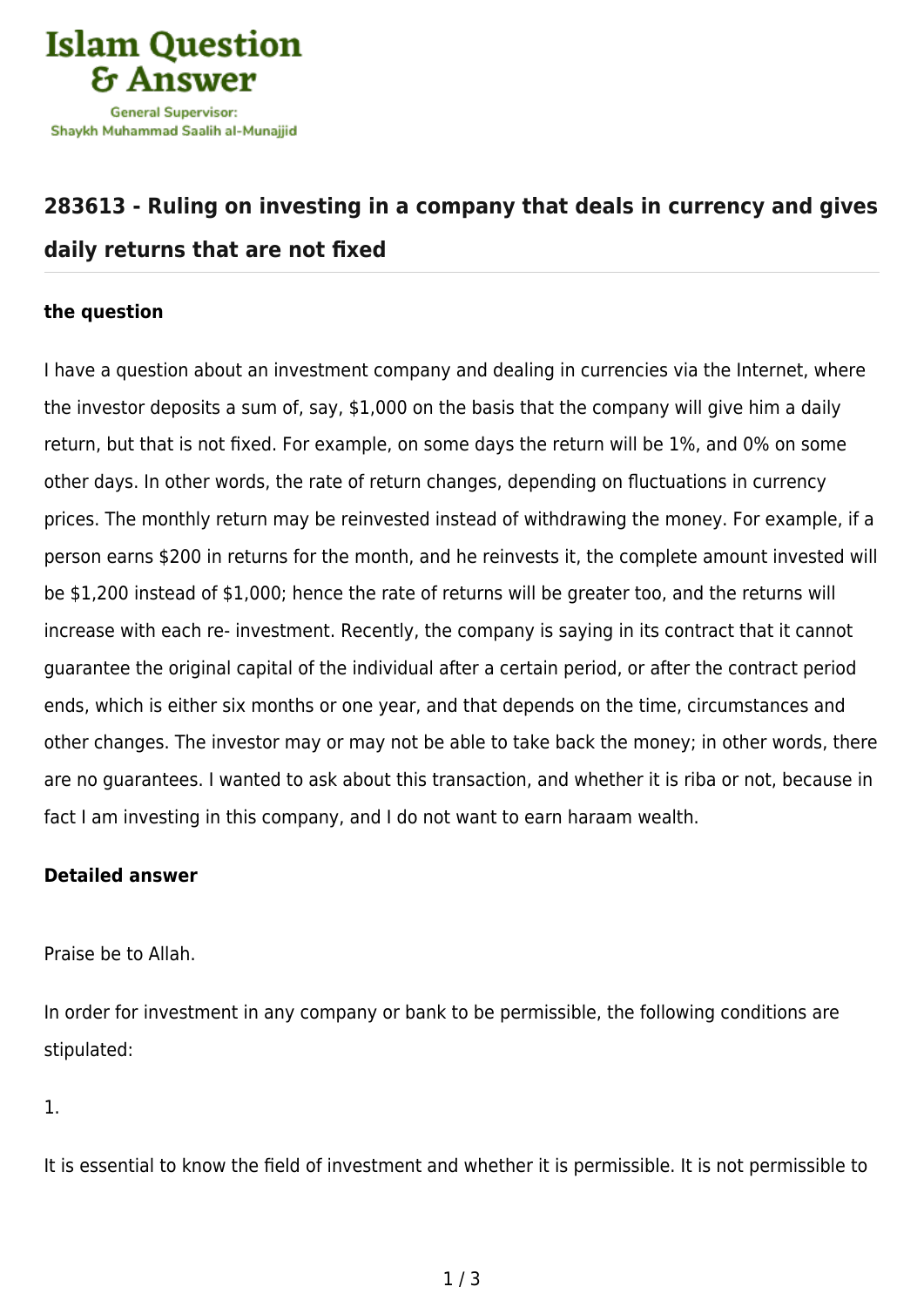

invest in a company when its activities are not known, because the money may be invested in riba (usury), or in unlawful transactions on the stock exchange or otherwise, or in gambling venues or places that sell alcohol. Trading in currency may be permissible, or it may be forbidden. See the answers to questions no. [72210](https://islamqa.com/en/answers/72210) and [106094](https://islamqa.com/en/answers/106094).

2.

There should be no guarantee of the capital. So the company should not commit itself to returning the capital in the event of loss, so long as there has been no shortcoming or negligence on its part that was the cause of the loss.

That is because if the capital is guaranteed, then it effectively becomes a loan, and any returns on it are regarded as riba (usury).

3.

The returns should be specified and agreed upon, but it should be stated in the form of a fraction or percentage of the profit, not the capital. So the investor may get one third, for example, or half, or 20% of the profit, not of the capital.

It is not valid for the percentage of returns or profits to be unknown, because this invalidates the contract according to shar'i rulings.

Ibn Qudaamah (may Allah have mercy on him) said: One of the conditions of mudaarabah (profitsharing) being valid is that the share of the one who is running the business should be stated, because he becomes entitled to it when his share is stipulated as part of the deal and can only be worked out in accordance with what is stipulated.

Then he said: If he says, Take this money and do business with it on the basis of profit-sharing [mudaarabah], and you will have a part of the profit or a share of the profit, that is not valid,